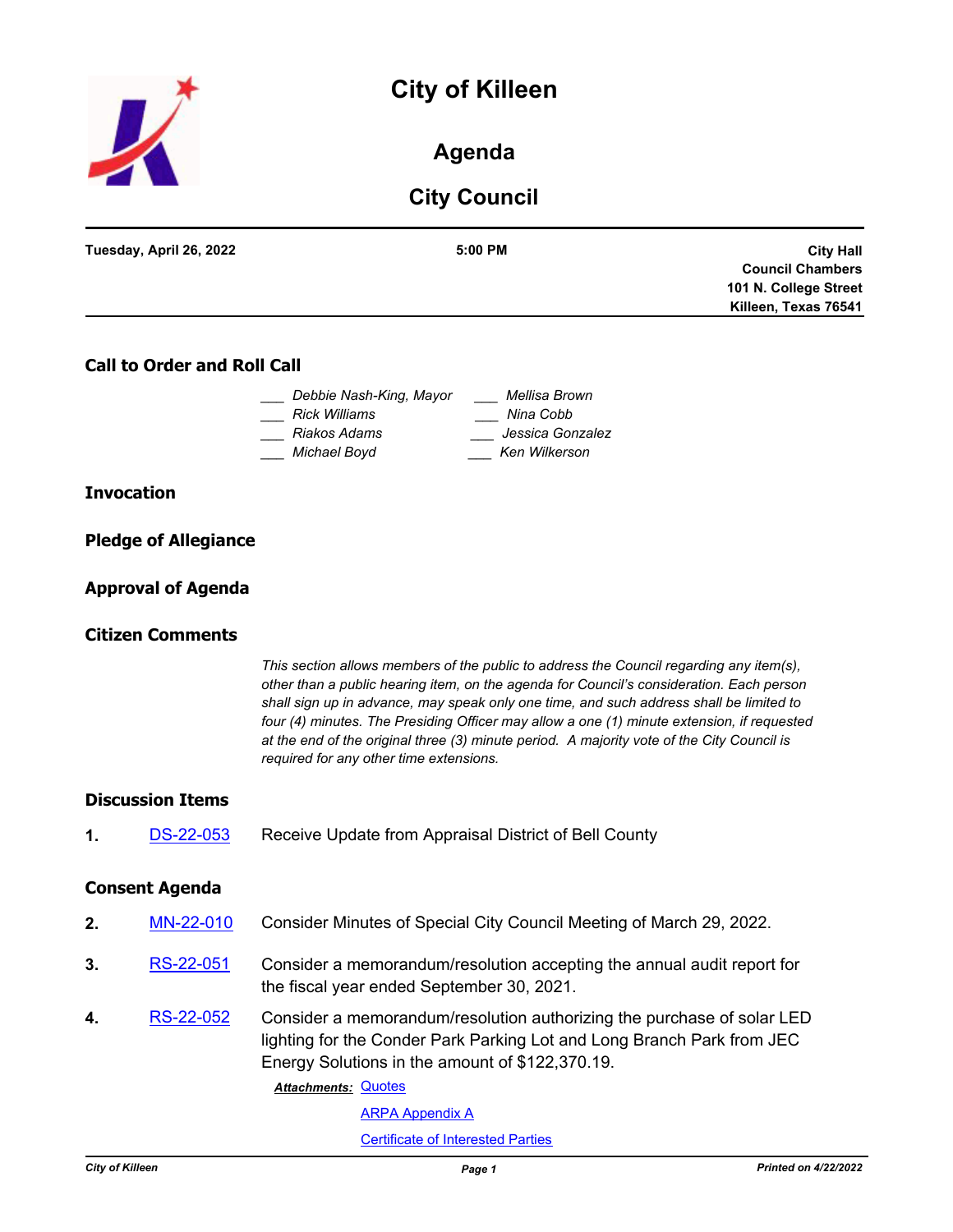#### **[Presentation](http://killeen.legistar.com/gateway.aspx?M=F&ID=9d573161-c6ab-4365-9f73-423814b82d12.pdf)**

**5.** [RS-22-053](http://killeen.legistar.com/gateway.aspx?m=l&id=/matter.aspx?key=6034) Consider a memorandum/resolution authorizing a fireworks display at the Killeen Athletic Complex on July 2, 2022.

**Attachments: [Application](http://killeen.legistar.com/gateway.aspx?M=F&ID=f02e6d0a-bcc4-464d-972e-4dc1afd3ff11.pdf)** 

**[Presentation](http://killeen.legistar.com/gateway.aspx?M=F&ID=bca9a767-ffa5-4643-91d2-1ba7cfcddfc9.pdf)** 

**6.** [RS-22-054](http://killeen.legistar.com/gateway.aspx?m=l&id=/matter.aspx?key=6047) Consider a memorandum/resolution updating the Interlocal Automatic Aid Agreement for Fire and EMS Services with the City of Harker Heights. **Attachments: [Interlocal Agreement](http://killeen.legistar.com/gateway.aspx?M=F&ID=6fac347d-fa9b-431b-b3c3-b40033870a3a.pdf)** 

[Auto Aid Map](http://killeen.legistar.com/gateway.aspx?M=F&ID=12ebbb62-bc25-47c4-aa9b-f830f4e67034.pdf)

**[Presentation](http://killeen.legistar.com/gateway.aspx?M=F&ID=f7991681-f3e0-49e4-950b-bcea2e1e716f.pdf)** 

**7.** [RS-22-055](http://killeen.legistar.com/gateway.aspx?m=l&id=/matter.aspx?key=6048) Consider a memorandum/resolution approving an Interlocal Automatic Aid Agreement for Fire and EMS Services with the City of Belton.

**Attachments: [Interlocal Agreement](http://killeen.legistar.com/gateway.aspx?M=F&ID=b777ff24-2f6a-47e2-9da6-cdc2b62d0ea0.pdf)** 

**[Presentation](http://killeen.legistar.com/gateway.aspx?M=F&ID=327d3d0c-f2c4-4d2f-a340-b11f07549828.pdf)** 

**8.** [RS-22-056](http://killeen.legistar.com/gateway.aspx?m=l&id=/matter.aspx?key=6061) Consider a memorandum/resolution approving a professional services agreement with Garver, LLC, for the Apron Rehabilitation Phase II project at the Killeen Fort Hood Regional Airport, in the amount of \$63,600.

**Attachments: [Agreement](http://killeen.legistar.com/gateway.aspx?M=F&ID=6d8ba998-19b4-4938-a38e-4f5039a81d6b.pdf)** 

[Certificate of Interested Parties](http://killeen.legistar.com/gateway.aspx?M=F&ID=ce229efb-8a3b-496d-9bbb-8711e70f79d8.pdf)

**[Presentation](http://killeen.legistar.com/gateway.aspx?M=F&ID=4d28cc94-28c7-4847-b72a-ecc3d71e6e5a.pdf)** 

**9.** [RS-22-057](http://killeen.legistar.com/gateway.aspx?m=l&id=/matter.aspx?key=6074) Consider a memorandum/resolution accepting the FY 2021 Edward Byrne Memorial Justice Assistance Grant (JAG) Award and approving an Interlocal Agreement with the City of Temple and Bell County.

**Attachments: [Interlocal Agreement](http://killeen.legistar.com/gateway.aspx?M=F&ID=9405e8ac-de50-4a68-860e-7a9e9d09ff4a.pdf)** 

**[Presentation](http://killeen.legistar.com/gateway.aspx?M=F&ID=6e18de59-7735-4bd5-8dd3-ae8f61ffa861.pdf)** 

#### **Public Hearings**

**10.** [PH-22-028](http://killeen.legistar.com/gateway.aspx?m=l&id=/matter.aspx?key=6083) HOLD a public hearing and consider an ordinance amending the FY 2022 Annual Budget of the City of Killeen to adjust revenue and expenditure accounts in multiple funds.

Attachments: [Ordinance](http://killeen.legistar.com/gateway.aspx?M=F&ID=1c4f329f-af98-4c0d-a7bb-cb4a2b1150d3.pdf)

**[Presentation](http://killeen.legistar.com/gateway.aspx?M=F&ID=fd1951b4-804e-4fca-ab13-f67f2f8c3a46.pdf)** 

**11.** [PH-22-029](http://killeen.legistar.com/gateway.aspx?m=l&id=/matter.aspx?key=6070) HOLD a public hearing and consider an ordinance amending the Code of Ordinances Chapter 31 Zoning, adopting architectural and site design standards.

Attachments: [Ordinance](http://killeen.legistar.com/gateway.aspx?M=F&ID=bba60a29-e9fc-450c-a6e9-c54f8773d142.pdf)

**[Presentation](http://killeen.legistar.com/gateway.aspx?M=F&ID=069c7416-07dd-4c88-a7d0-4ceeb85c1937.pdf)**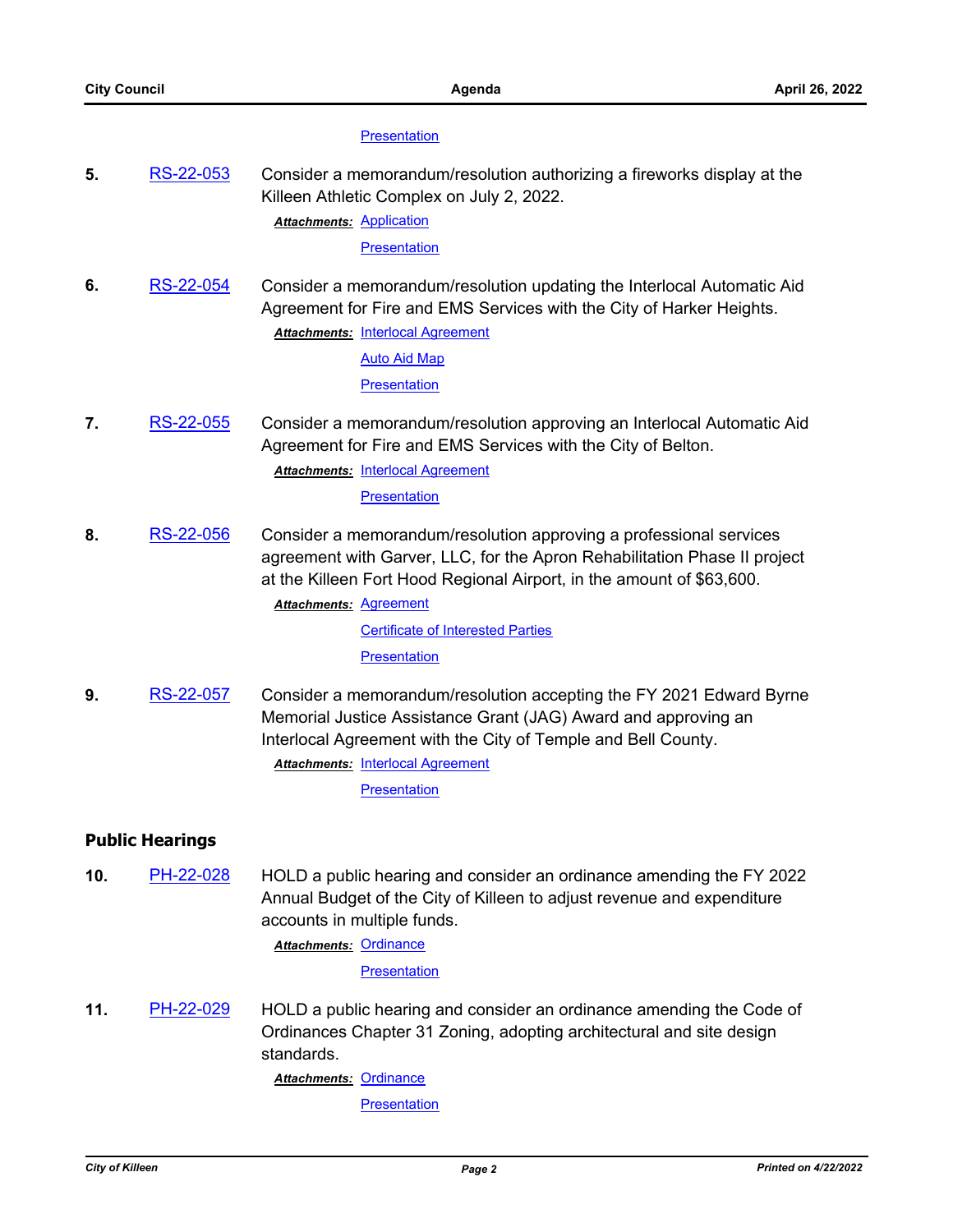| 12. | PH-22-030 | HOLD a public hearing and consider an ordinance requested by Raye   |
|-----|-----------|---------------------------------------------------------------------|
|     |           | Mayhorn on behalf of Passion for Christ Ministries, LLC (Case #FLUM |
|     |           | 22-12) to amend the Comprehensive Plan's Future Land Use Map (FLUM) |
|     |           | from a 'Suburban Residential' (SR) designation to a 'Suburban       |
|     |           |                                                                     |

Commercial' (SC) designation for approximately 6.43 acres out of the Passion for Christ Ministries Addition, Block 1, Lot 1. The property is locally addressed as 3100 Little Nolan Road, Killeen, Texas.

Attachments: [Maps](http://killeen.legistar.com/gateway.aspx?M=F&ID=ddd97415-738f-483c-8329-8f0333851604.pdf)

**[Minutes](http://killeen.legistar.com/gateway.aspx?M=F&ID=63470a5d-d2c3-46db-80a6-6b8a28bb226d.pdf)** 

**[Ordinance](http://killeen.legistar.com/gateway.aspx?M=F&ID=55b5aff2-8d28-4a8c-8191-738d673df5d9.pdf)** 

**[Presentation](http://killeen.legistar.com/gateway.aspx?M=F&ID=528f0857-8a16-46b5-8c9d-08e5380a8e5e.pdf)** 

- **13.** [PH-22-031](http://killeen.legistar.com/gateway.aspx?m=l&id=/matter.aspx?key=6041) HOLD a public hearing and consider an ordinance requested by Raye Mayhorn on behalf of Passion for Christ Ministries, LLC (Case #Z22-17) to rezone approximately 6.43 acres out of the Passion for Christ Ministries Addition, Block 1, Lot 1, from "R-1" (Single-Family Residential District) to "B-1" (Professional Business District). The property is locally addressed as 3100 Little Nolan Road, Killeen, Texas.
	- Attachments: [Maps](http://killeen.legistar.com/gateway.aspx?M=F&ID=eaf49210-60f0-408c-81d0-0a10cebd51de.pdf)
		- [Site Photos](http://killeen.legistar.com/gateway.aspx?M=F&ID=2ed847e2-2cc9-4a26-91c6-1bb4a599b025.pdf) **[Minutes](http://killeen.legistar.com/gateway.aspx?M=F&ID=7e911fd1-14bf-40c2-a323-915c00657cd2.pdf) [Ordinance](http://killeen.legistar.com/gateway.aspx?M=F&ID=75216678-eeb5-438a-853f-633ffee7088e.pdf) [Considerations](http://killeen.legistar.com/gateway.aspx?M=F&ID=6099e1d8-6f4c-4bd8-a32d-8c5b7aab37e2.pdf) [Presentation](http://killeen.legistar.com/gateway.aspx?M=F&ID=a515223a-db16-4432-8281-e89443c068ac.pdf)**

### **Adjournment**

*I* certify that the above notice of meeting was posted on the Internet and on the bulletin *boards at Killeen City Hall and at the Killeen Police Department on or before 5:00 p.m. on April 22, 2022.*

*Lucy C. Aldrich, City Secretary* 

*\_\_\_\_\_\_\_\_\_\_\_\_\_\_\_\_\_\_\_\_\_\_\_\_\_\_\_\_\_\_\_*

*The public is hereby informed that notices for City of Killeen meetings will no longer distinguish between matters to be discussed in open or closed session of a meeting. This practice is in accordance with rulings by the Texas Attorney General that, under the Texas Open Meetings Act, the City Council may convene a closed session to discuss*  any matter listed on the agenda, without prior or further notice, if the matter is one that *the Open Meetings Act allows to be discussed in a closed session.*

*This meeting is being conducted in accordance with the Texas Open Meetings Law [V.T.C.A., Government Code, § 551.001 et seq.]. This meeting is being conducted in*